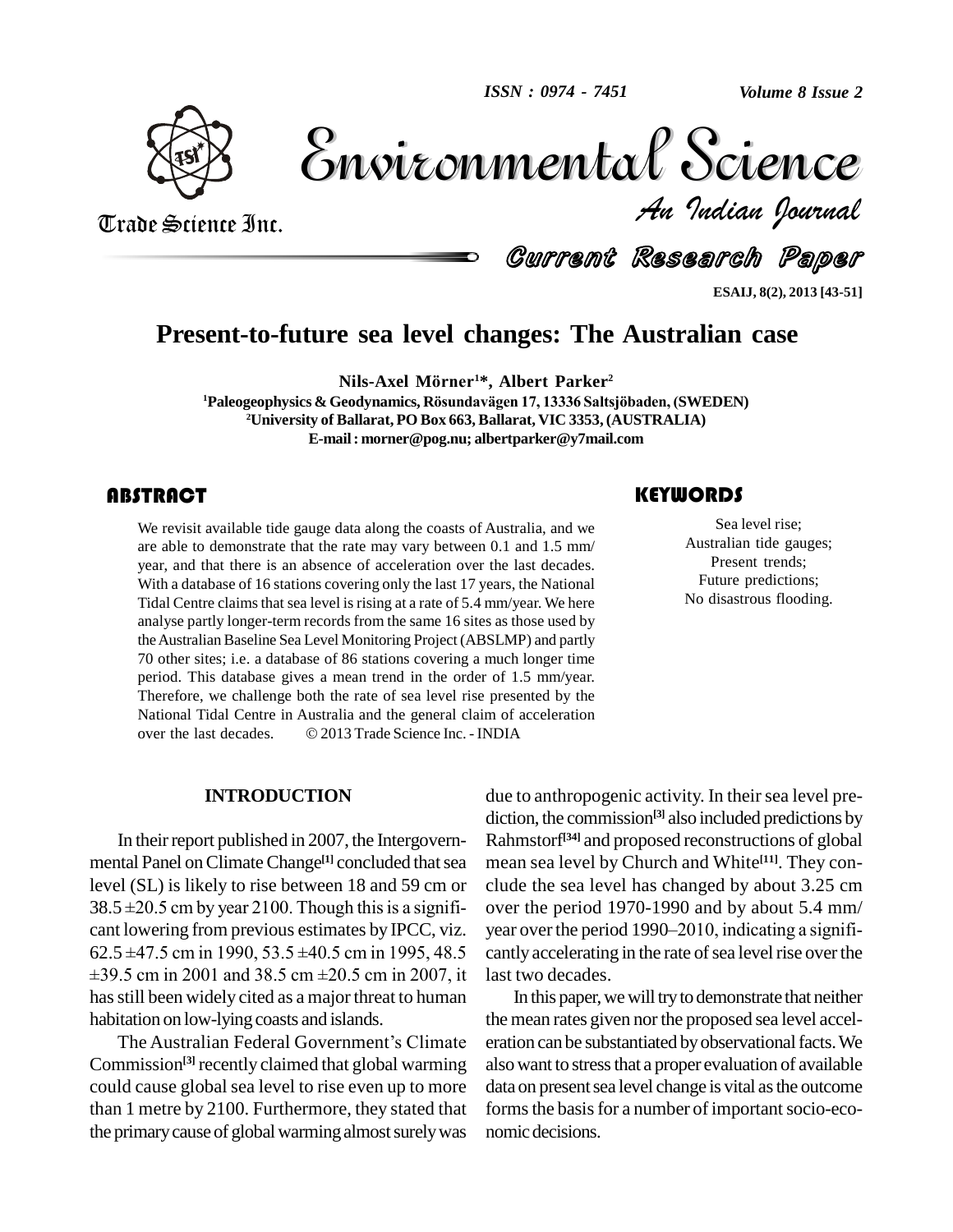### Current Research Paper **THE USE OFTIDE GAUGE RECORDS**

Tide gauges are far from ideal to monitor sea level changes.Theymaybe affected byregionaluplift aswell as bysubsidence, and, not least, by site-specific insta bility<sup>[23,25]</sup>. Very often, however, tide gauges are our only The rat means of assessing the sea level changes of an area. So, for example, do available tide gauges at Tuvalu, Kiribati and the Marshal Island in the West Pacific provide sea level records that lack any rising trend<sup>[19,25,29]</sup>. ye

Morphological and stratigraphical data may often providemore conclusive additional information on the actual sea level stability. This is, for example, the case with the Maldives<sup>[24,28]</sup>, Bangladesh<sup>[26]</sup> and Goa in In- et al dia<sup>[29,31]</sup>. Old watermarks may give useful long-term mm/year, are benches; e.g. the bench on Isle of the Dead, Tasmania from 1841<sup>[15]</sup> and the sea level measure at Saint-Paul is Island from 1874 **[37]**.

A tide gauge record must be analysed with care and skill. Linear trends are usually quite misleading, and ignore actual dynamics.Atide gauge record includes cyclic variations, occasional spikes and signals, and in-<br>dividual decadal fragments. The 18.6 tidal cycle is fundamental<sup>[5]</sup> and should always be considered. There is a Tl very good documentation of this cycle from Surinam and French Guiana<sup>[18]</sup>, exhibiting cyclic ups and downs mm/ around a stable zero level<sup>[25]</sup>. The 60-year cycle, evi- to  $\pm$ dent in solar forcing and a number of marine records<sup>[35]</sup>, ca like in the Pacific Decadal Oscillation (PDO), is an other cycle that has to be considered **[10]**. The ENSO signal sets up quite drastic ups and downs in many Pacific tidal records. They should be considered as spikes, and removed fromlonger-term trend analyses **[25]**.

An educational tidal record comes from Mumbai/ Bombay<sup>[26,31]</sup> and show a sequence composed of 4 conclus parts; a 32 year stability 1878-1910, a 48 year rise 1910-1958, a 4 year fall 1958-1962 and a 50 year stability from 1962 up to today. The four periods must, of course, be treated separately, and a mean trend through themis directlymisleading **[38]**.

dynamics of a tide gauge record and only look for trends the m gauge record an<br>polynomial line<br>is in the searchin<br>e cases, a new b<br>cords considere<br>Science In recent years it has become popular to ignore the by fitting linear or polynomial lines to the record. This the s specifically applies in the searching for regional or global trends. In those cases, a new basic factor becomes the selection of records considered **[27]**, often after per-

sonal classification in uplifting, subsiding and stable stations. The Permanent Service of Mean Sea Level **[32]** has a database of more than 2000 stations. The National Oceanic and Atmospheric Administration<sup>[33]</sup> in Colorado has a database of 159 selected tide gauges. The rates of those 159 records give a spectrum with a sinusoidal distribution from uplifted to subsided stations and with a transitional sequence of 68 stations of semistable conditions ranging between  $\pm 0.0$  and  $+2.0$  mm/ year **[27,31]**; i.e. well below the estimate of IPCC**[1]** but close to the value of INQUA**[22,23]**. Out of this highly variable spectrum, Douglas **[16]**selected 25 records and arrived at a mean sea level rise of 1.8 mm/year, Church et al. **[11]**selected 6 records and arrived at a value of 1.4 mm/year, and Holgate **[20]** selected 9 records and arrived at 1.45 mm/year. This way of personal selection is very subjective. The stations selected are few and the method of fitting linear regression lines has been addressed above. Despite fairly similar results, the methodologicalmeans of assessing globalsea level changes must be strongly questioned **[27]**.Today, the NOAAdatabase is increased to 204 stations with a mean value of 0.75 mm/year sea level rise<sup>[31]</sup>.

There are many different values proposed ranging from the very high values of 5.4 mm/year **[2]** and 3.25 mm/year **[11]**, via values around 1.5mm/year **[8,11,16,20,40,46]**, from the very high values of 5.4 mm/year<sup>[2]</sup> a<br>mm/year<sup>[11]</sup>, via values around 1.5 mm/year<sup>[8,11,1</sup>]<br>to  $\pm 0.0$  to max 0.7 mm/year of Mörner<sup>[27,31]</sup>. I to  $\pm 0.0$  to max 0.7 mm/year of Mörner<sup>[27,31]</sup>. In many cases the authors do not live up the requirement of minimum of 50 years of recording **[17]**.

As to the acceleration proposed for the last de cades, the evaluations differ significantly from very strongly increased rates **[12]** to an absence of acceleration **[6,27,39]**.

The least we can say is that the situation is far from conclusive and straightforward.

### **Method**

We fit linear and  $2<sup>nd</sup>$  order polynomial lines to the sea level data recorded along the coasts of Australia in order to assess the accelerating trends and to compare with the reconstruction ofChurch andWhite **[12]**.IfYis the mean sea level ( $MSL$ ) and  $X$  is the year, then clearly the sea level rise is  $SLR = dY/dX$  and the sea level acceleration is  $SLA = d^2Y/dX^2$ . The linear fitting gives the average SLR over the observation period. The 2<sup>nd</sup> order polynomial fitting gives the average SLA over the

*Indian Journal*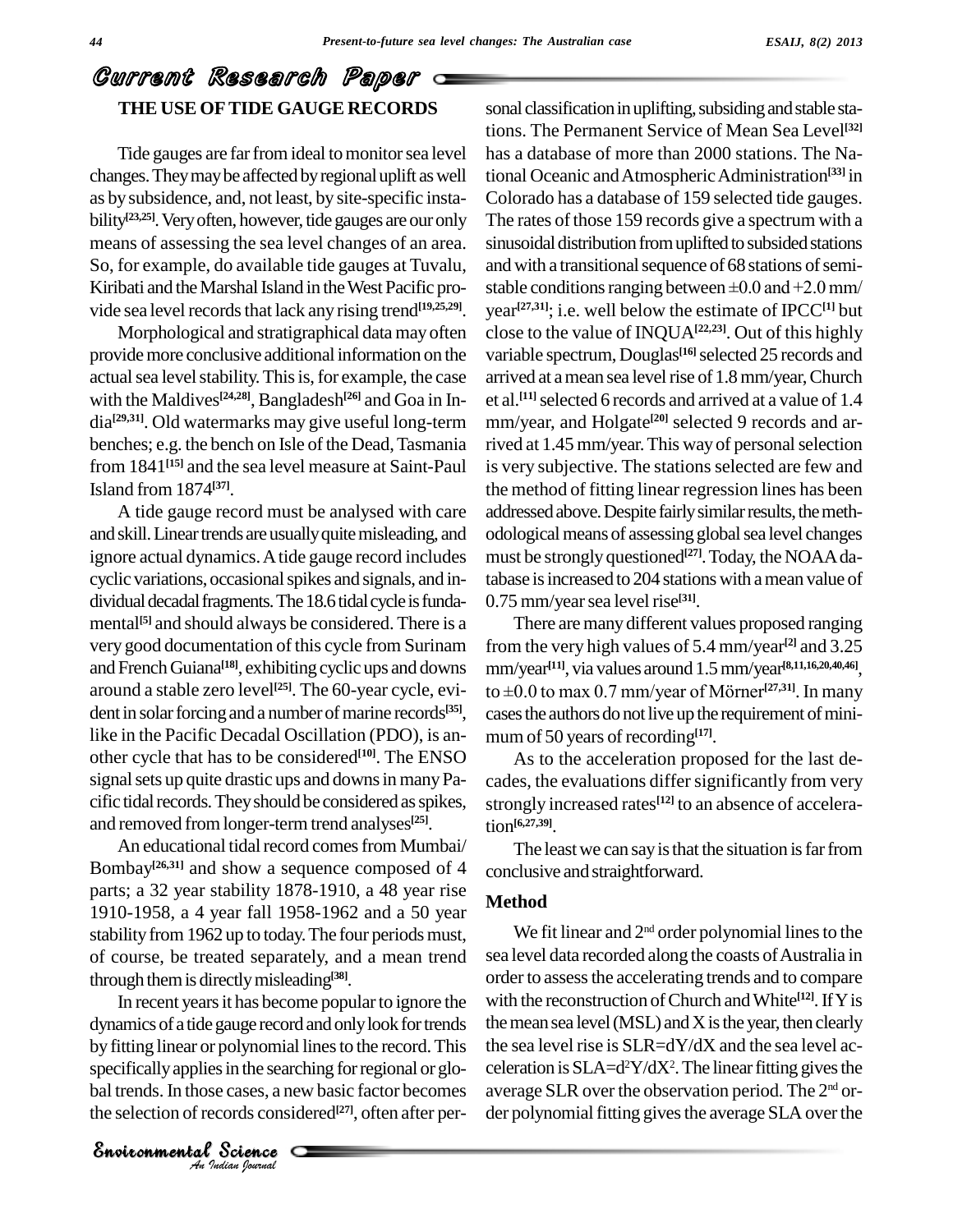observation period. Finally,we compare ourAustralian records with global sea level records.

The analyses are made under the assumption that the data proposed by the Permanent Service for Mean Sea Level<sup>[32]</sup>, the Australian Government Bureau of Meteorology Tide Predictions, Metadata and Monthly Sea Level Statistics<sup>[4]</sup>, the Australian Baseline Sea Level sea Monitoring Project<sup>[2]</sup> and the CU Sea Level Research records Group of University of Colorado<sup>[14]</sup>are all reliable measurements.We are aware of the fact that this assumption isquestionable, and we know that there are errors in the databases and that the satellite data have high potential computational-correctional error<sup>[27,31]</sup>. Still, this rise seems to be an appropriate way of tackling the main questions, viz. the average sea level changes around tions is  $0.9 \pm 1.9$  mm/year. Australia and the presence or absence of a recent ac celeration.

### **TheAustralian tide gauge records**

The sea level changes along the Australian coastline have been measured at many locations starting in the late 1800s. In the early 1990s, the Australian Baseline Sea Level Monitoring Project<sup>[2]</sup> was designed in order  $\| \cdot \|$ to monitor the sea level changes around Australia and to identifydecadal trends with respect to the enhanced greenhouse effect.Asequence of SEAFRAME **[36]**stations (SEA-Level Fine Resolution Acoustic Measuring Equipment) was installed on 16 South Pacific islands to measure the sea level and to record meteorological parameters (both at stations previously covered by standard tide gauge equipment and stations previously not covered by tide gauges). The vertical stability of the gauges is surveyed by State organizations using GPS.

Besides the 16 SEAFRAME stations managed by the ABSLMP, there are 70 additional stations included in the National Tidal Centre (NTC) database<sup>[4]</sup> making  $110^\circ$ atotalof86stations.Previously,theNationalTideCentre analyzed all tide gauge data from stations having more than 25 years of recording. This survey ended in year 2003, and was replaced by the ABSLMP **[2]** data set containing the measurements restricted to the 16 ABSLMP stations. Nowadays, NTC neglects all the data previouslymeasured at these stations aswell as at other sites, many of which exceed 25, and sometimes 50, years of recording.

The ABSLMP<sup>[2]</sup> and AFGCC<sup>[3]</sup> statement of the

sharply rising sea levels with an average sea level rise of  $\blacksquare$  Gurrent Kessear Given Fall of the period 1990–2010 is, of course, based on far too short period of recording. The short SEAFRAME data are strongly affected by the recov ery from the ENSO sea level low in 1998, which was significant at many stations. Besides, this high rate of sea level rise is strongly contradicted by other available records.

In 2009, there were 39 sites on the Australian mainland (Figure 1), where relative sea levels had been measured for at least 25 years and with the average length being 42 years **[4]**.Wehave computed themean sea level rise of all the individual stations by a linear fit to the<br>observational data. The average trend of all the 39 sta-<br>tions is  $0.9 \pm 1.9$  mm/year. observational data.The average trend of all the 39 sta-

The geographical pattern of relative sea level trends around the Australian coastline is fairly uniform (Figure 1). Parts of the Australian coastline are strongly affected by the ENSO events. The longest sea level records show quasi bi-decadal sea-level oscillations.



**Figure 1 : Distribution of tide gauge station in Australia. Location and average rates of the 39 tide gauge stationsin mainlandAustralia having a period of recording of at least 25 years. The mean rate of all 39 stationsis 0.9 mm/year.**

*An*database; i.e. the 16ABSLMP stations and 70 other, *I* 70 other,<br>tide gauge<br>applied to<br>parate fit-<br>Cudian *lournal* Next, we consider all the data available on the NTC the NTC<br>70 other,<br>de gauge<br>pplied to<br>arate fit-<br>**Science** non-ABSLMP, stations, making a total of 86 tide gauge stations. Linear and polynomial fittings were applied to the data recorded in all the 86 locations. Separate fit-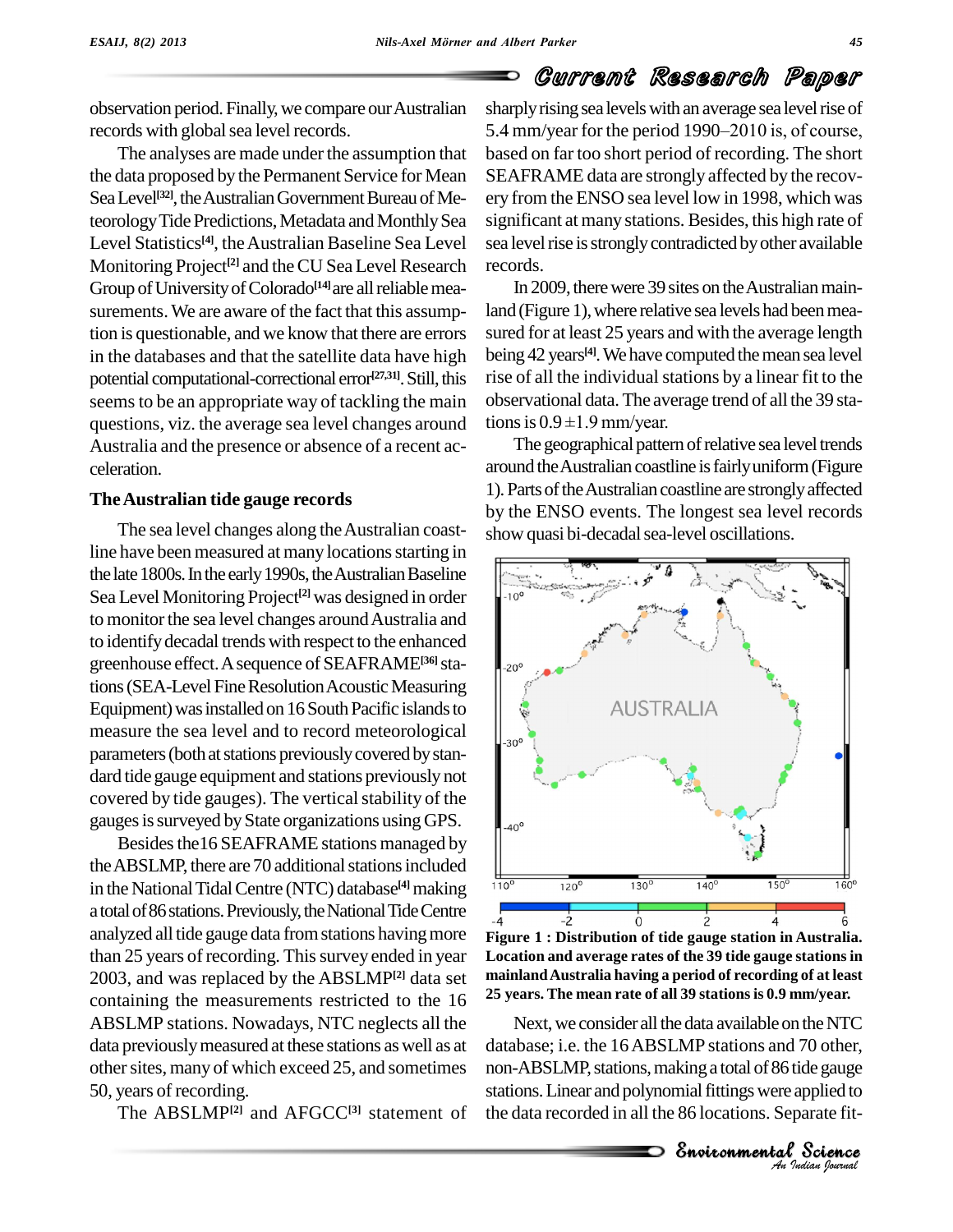tings are applied to the data recorded over the years **1990–2000** and 2000–2010 as well as to the full data bility in 1990–2000 and 2000–2010 as well as to the full data bility tings are applied to the data recorded over the years 1956-1<br>1990–2000 and 2000–2010 as well as to the full data bility 1<br>set 1990–2010; not to derive a sea level trend but to the ord understand quality and biasing issues of the ABSLMP records. The only conclusion that can be drawn from this analysis is that despite fluctuations, there is no evidence any significant changes in the rate of sea-level change. No fitting produces a sea level rise in excess of 1.5 mm/year. The average sea level rise over the period 1990–2010 is a negligible 0.1 mm/year for the 70 non-ABSLMS stations. Balancing the higher average sea level rise during the same period in theABSLMP stations, this gives a general average of 1.5 mm/year for all the 86 stations. Therefore, the official statement strong sea level acceleration with a present sea level rise of 5.4 mm/year cannot be validated by observational facts; the 39 mainland stations of Figure 1 giving 0.9 mm/year, the 70 non-ABSLMS stations giving 0.1 mm/year, and all the 86 stations giving 1.5 mm/year (see further below).

The long tide gauge record of Sydney<sup>[7]</sup> shows negligible sea level acceleration for the  $1890-2010$  period, and a negative trend (i.e., sea level fall) for the last 20 years.

The tide gauge record from Fremantle (15 km SW) of Perth) provides a very informative record (Figure 2). It shows fluctuating over a 113 year time span. This indicates that one cannot obtain meaningful trend values from shorter segments like tha last 10 to 20 years. We provide two different alternative analyses; viz. (1) a long-term mean trend analysis (Figure 2a) and (2) a dynamic analysis(Figure 2b).

and includes the big ENSO event in 1998. The first step was to apply a mean trend over the whole 113 years time series (Figure 2a). The mean trend is 1.5 mm/year; i.e. a value well below the SEAFRAME (2011) database. The 1913-1993 changes may also be looked upon as an 80-year cycle, justifying a mean trend analysis of the relative sea level rise. The shift from 1993 to 1998 is somewhat unclear as it coincides with the major change in instrument operation (above)

ig ENSO event<br>mic approach is<br>tal record (Figust)<br>ity 1897-1913,<br>/year), a slight<br>Science A more dynamic approach is to fit mean rates to segments of the total record (Figure 2b). This gives 5 segments; a stability 1897-1913, a rising trend 1913- 1956 (by 2.5 mm/year), a slightly downward trend

1956-1993, a rapid rise 1993-1998, and virtually sta bility 1998-2011. The rise from 1913 to 1956 was the order of 2.5 mm/year. Because there was a gen eral global eustatic rise during this period of about 1.1 mm/year **[23,27,31]**, the Fremantle tide gauge islikely to include a local subsidence factor in the order of 1.4 mm/year (purpel line). Considering this subsidence, there is not much sea level rise left; virtually stable conditions over the last 60 years and full stability over the last 14 years implying no traces of any present day acceleration.

of the NTC (AFGCC) that Australia is experiencing rise of  $\pm 0$  mm/year over tha last 14 years (Figure 2b). According to our analyses, Fremantle data set shows a relative sea level rise of 1.5 mm/year (Figure 2a), which corresponds to a mean absolute sea level shows a relative sea level rise of 1.5 mm/year (Figure 2a), which corresponds to a mean absolute sea level<br>rise of ±0 mm/year over tha last 14 years (Figure 2b). This is in agreement with a number of high-priority observational facts from others sites scattered over most of the Indian Ocean **[27,31]**.

> Confining the rate analysisto the last 10-20 years, astheAustralian governmental offices have done **[2-4]**, would have given meaningless rates in the order of 6.0-6.5 mm/year (Figure 2a) in line with the 20-years SEAFRAME mean record of 5.4 mm/year (*op.cit.*). Such values cannot be used for longer-term predictions **[30,31]**.What they unfortunately do, however, isto feed unfounded fear and misuse of economical and intellectual resources<sup>[27]</sup>.

### **Comparison with worldwide tide gauge records**

There are different ways of making comparisons. The best way is, of course, to prefer quality to quantity. Quality implies careful analyses of the record, the stability of the instrument and the long-term site stability. Quantity implies the utilization of a large number of sites without evaluation of affecting oceanographic and crustal variables, and relying only on a mean value. We are aware of the fact that the search for average rates in large databases may provide values that might be meaningless and even misleading. In this case, however, we investigate two well-known databases of global tide gauge; PSMSL **[32]** and NOAA**[33]**.

The PSMSL **[32]** database includes records from 2059 sites scattered all over the globe. There is a strong bias to northern hemisphere records. Still, the large number of worldwide sites might provide an acceptable value of the mean sea level rise. We fit 2<sup>nd</sup> order polynomial

*Indian Journal*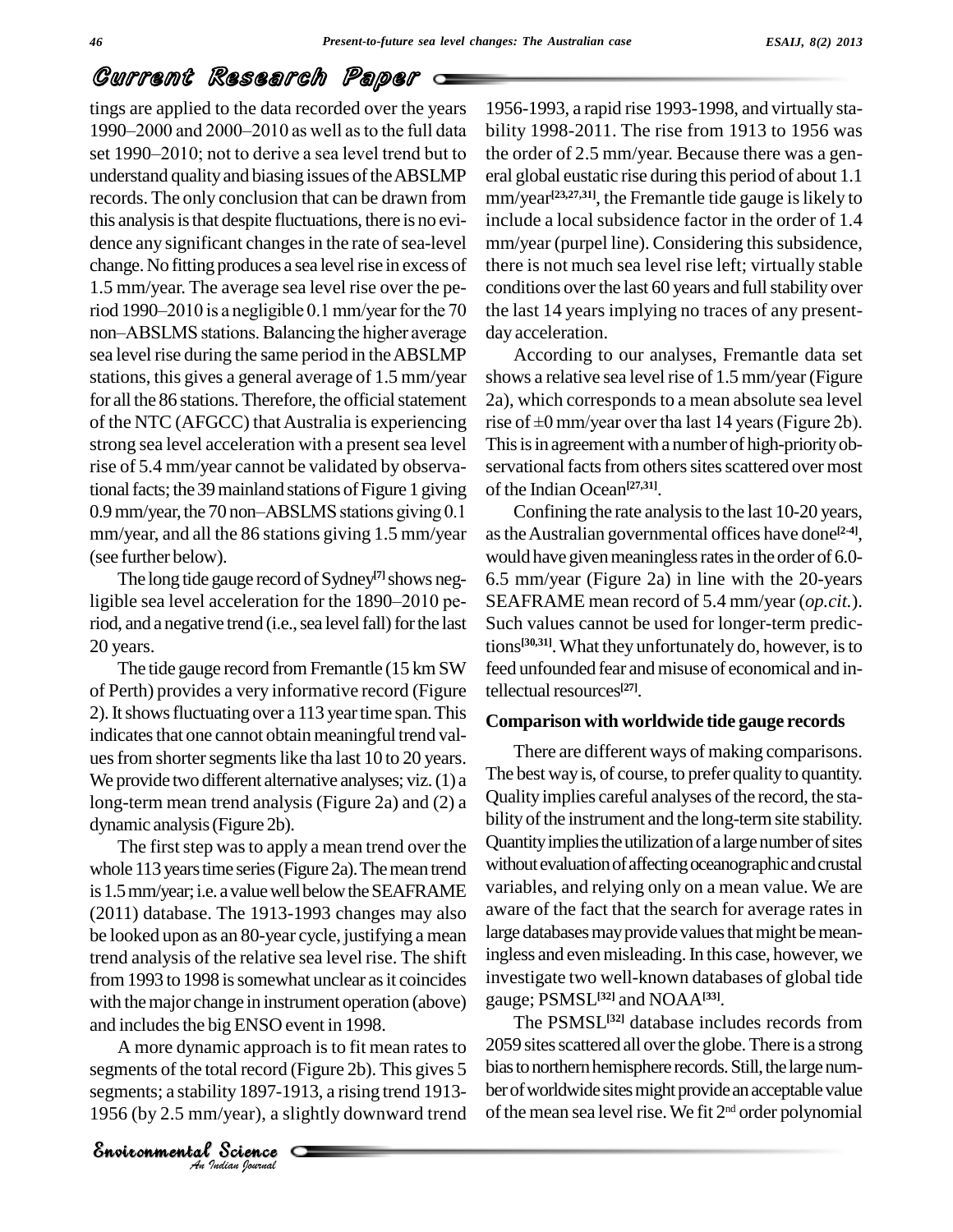to the PSMSL data for 1890–2010, and linear and  $2<sup>nd</sup>$ order polynomial to the data for 1990–2010. The cures arrived at are very close and suggest a global mean sea level rise of about 30 mm over the last 20 years; i.e. a

<sup>nd</sup> rate of 1.5 mm/year. The similarity between the rates for the period 1890-2010 and 1990-2010 seems to provide firmindication of an absence of anyrecent ac celeration in sea level rise.



*An*EnvironmentalFigure 2 : Sea level record from Fremantle (SW of Perth) with two different analyses. Above: Mean sea level changes at Fremantle from 1897 to 2011 (AGBM, 2011) with a long-term avarage rate of sea level rise of 1.5 mm/year (red line) and arbitrary mean lines for the last 10 and 20 years (black lines) in the order of 6.0-6.5 mm/yearn (not good for longer-term rate estimates). Below: A more dynamic approach fitting a mean rate to segments (yellow line) of the total record (PSMSL, 2011). This gives 5 segments; a stable trend to 1913, a rising by 2.5 mm/year about 1913 to 1956, a vaguely falling trend<br>1956 to 1993, a rapid rise 1993 to 1998, and virtually stability thereafter. The rise from 1913 to 1 1956 to 1993, a rapid rise 1993 to 1998, and virtually stability thereafter. The rise from 1913 to 1956 was the order of 2.5 2004, 2011c, 2013), the Fremantle tide gauge is likely to include a local subsidence factor in the order of 1.4 mm/year (purpel line). Considering this subsidence, there is not much sea level rise left; virtually stable conditions over the last 60 years and full stability over the last 14 years (i.e. no traces of any present-day acceleration). The rise 1993-1998 is<br>somewhat strange, but may have something to do with the change in instrumental operation and the big E somewhat strange, but may have something to do with the change in instrumental operation and the big ENSO event in 1998.

NOAA**[33]** has a global network of 159 tide gauges. The mean of those records is a sea level rise of  $0.5$  mm/ year according to Burton **[9]**. The distribution of rates gives a nice sinusoidal curve ranging from uplifted sites

Frame of 68<br>*I* a range<br>*I* a mean of<br>**Protience** rm of 68<br>h a range<br>umber of<br>mean of<br>**Science** to subsided sites with an intermediate platform of 68 sites representing quasi-stable conditions with a range to subsided sites with an intermed<br>sites representing quasi-stable con<br>in rate of  $1.0 \pm 1.0$  mmyear<sup>[30]</sup>. To in rate of  $1.0 \pm 1.0$  mmyear<sup>[30]</sup>. Today, the number of NOAA stations hasincreased to 204 with a mean of

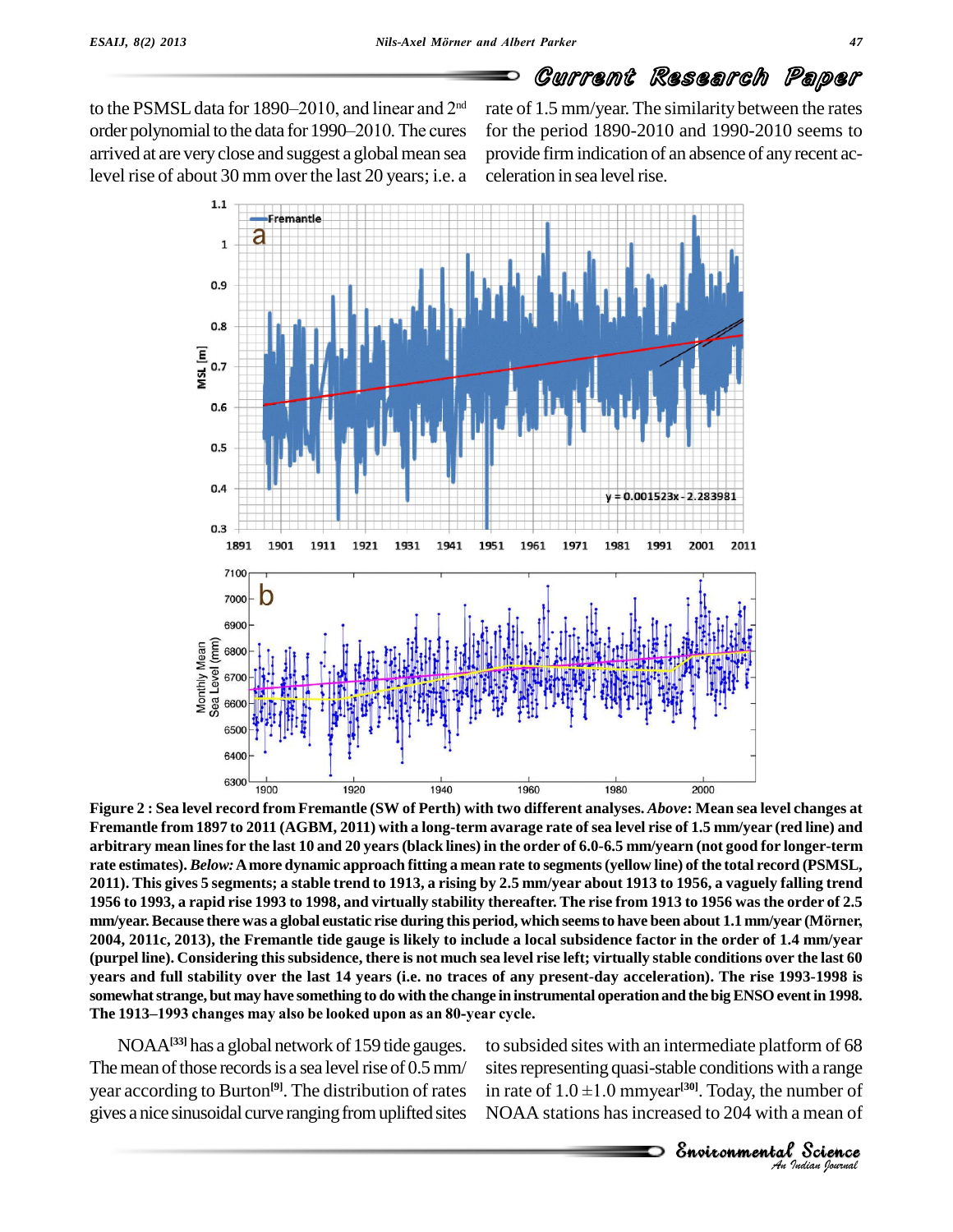### 0.75 mm/year **[31]**.

*Indian Journal*

### **Comparison with satellite altimetry records**

Since 1993, the Topex and Jason satellites have provided measurements of sea level changes via radar altimeters. Whilst tide gauges are limited to the shore, satellite altimetry provides measure of the entire oceans covered by the satellites<sup>[14]</sup>. This means that we get from records both of the vertical changes and the horizontal ses of the 39 mainland stations of  $0.9 \pm 1.9$  mm/year redistribution of water masses. There seems to be serious problemsin calibration, however, as given by the redistribution of water masses. There seems to be seri-<br>
ous problems in calibration, however, as given by the (2b)<br>
changes in mean trends<sup>[23,30,31]</sup>; viz.  $\pm 0$  mm/year for mea ous problems in calibration, however, as given by the (2b) and changes in mean trends<sup>[23,30,31]</sup>; viz.  $\pm 0$  mm/year for 1993–2000, +2.3 mm/year for 1993–2003 and 3.1 (3a) and changes in mean trends<sup>[23,30,31]</sup>; viz.  $\pm 0$  mm/year for mean 1993–2000, +2.3 mm/year for 1993–2003 and 3.1 (3a) a mm/year for 1993–2010. In the present paper we use mm/y 1993–2000,  $+2.3$  mm/year for 1993–2003 and 3.1 (3a) and mm/year for 1993–2010. In the present paper we use mm/ye the record of 2011. The mean rate 1993–2011 is given an extra mm/year for 1993–2010. In the present paper we use mm/ye<br>the record of 2011. The mean rate 1993–2011 is given an extra as  $3.1 \pm 0.4$  mm/year. We note that the rate decreased lite alti the record of 2011. The mean rate 1993–2011 is given<br>as  $3.1 \pm 0.4$  mm/year. We note that the rate decreased<br>to about 2.0 mm/year for the period 2006–2010, and in the last two years has become zero. Indeed, there is

no sign of a recent acceleration.

### **DISCUSSION**

In Figure 3, we compare the different data sets and confront the Australian governmental offices claim of a present mean rise in sea level of 5.4 mm/year obtained<br>from the 16 SEAFARE stations (1) with the our analy-<br>ses of the 39 mainland stations of  $0.9 \pm 1.9$  mm/year from the 16 SEAFARE stations (1) with the our analy-(2a), the 70 non-ABSLMP stations of 0.1 mm/year (2b) and all the 86 stations of 1.5 mm/year (2c), the mean of all 2059 PSMSL **[32]**stations of 1.5 mm/year (2b) and all the 86 stations of 1.5 mm/year (2c), the<br>mean of all 2059 PSMSL<sup>[32]</sup> stations of 1.5 mm/year<br>(3a) and the mean of NOAA's<sup>[33]</sup> 159 stations of 0.5<br>mm/year (3b), the curve of Church and White<sup>[12]</sup> with<br>an ex mm/year (3b), the curve ofChurch and White **[12]** with lite altimetry record<sup>[14]</sup> of 3.1  $\pm$ 0.4 mm/year mean rate an extreme acceleration 2007-2010 (4), and the satelof sea level rise with a decelerating trend over the last six years  $(5)$ .



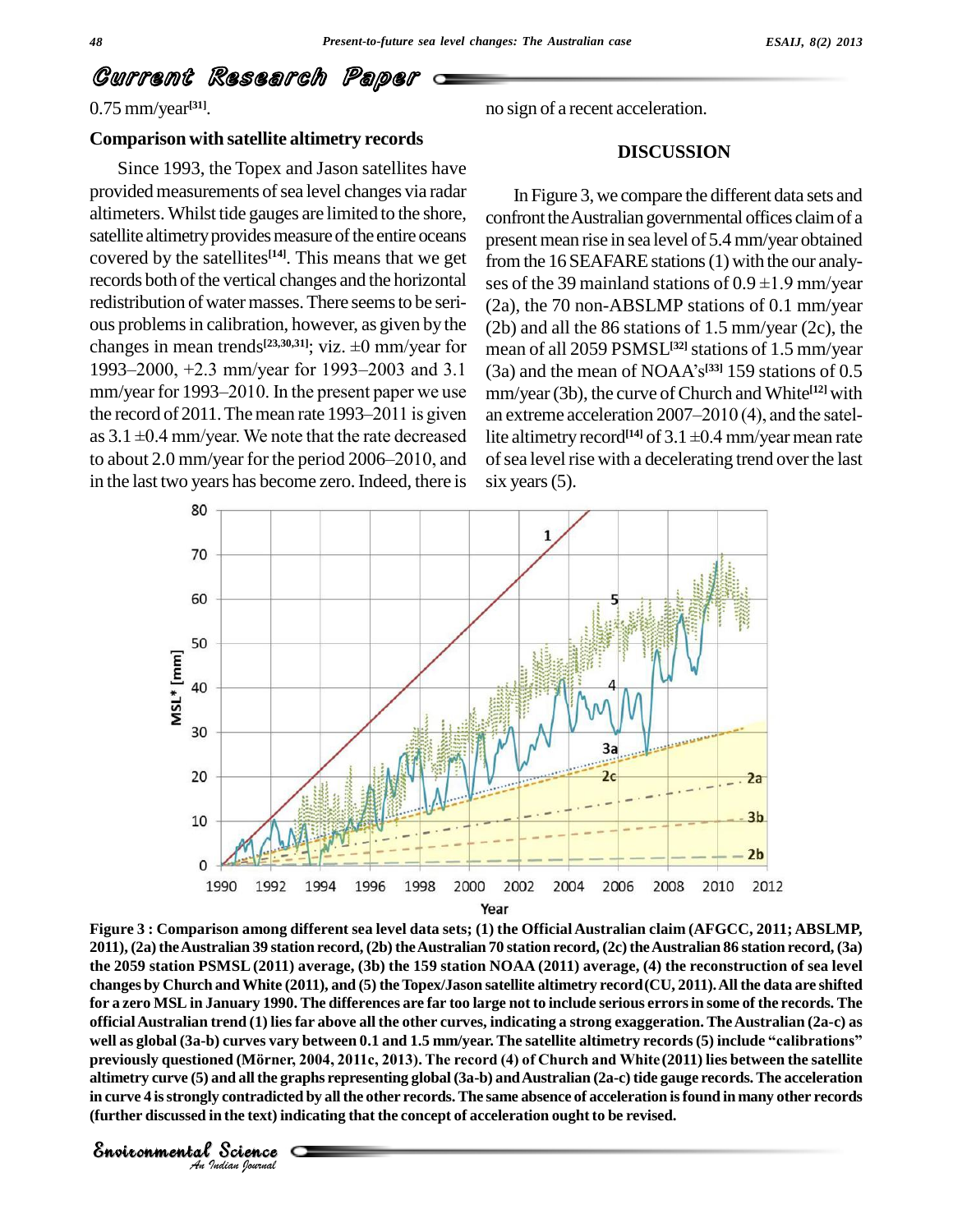⊃

## Current Research Paper

From this comparison it seems obvious to us that the Australian governmental value of 5.4 mm/year must be significantly exaggerated. The Australian data analysed by us provide a range from 0.1 to 1.5 mm/ year. The same over-estimation seems to apply for individual sites when comparing our values from Darwin for any<br>(their 8.6 versus our 2.2 mm/year) and from Stony Point This do<br>(their 2.6 versus our –2.1 mm/year). the pro (their 8.6 versus our 2.2 mm/year) and from Stony Point

Our records from the 39 (0.9 mm/year), 70 (0.1 mm/year) and all 86 stations(1.5 mm/year) are in rea sonable agreement with the average rates of global tide gauge networks, viz. PSMSL (1.5 mm/year) and NOAA (0.5 mm/year). This may be taken to suggest that the mean sea level rise according to global as well asAustralian tide gauge data isto be found within the sector ranging from 0.1 to 1.5 mm/year (yellow wedge in Figure 3), which is well below the record of Church and White<sup>[12]</sup> and satellite altimetry<sup>[14]</sup>, and strongly below the official Australian value<sup>[2,3]</sup>.

The satellite record<sup>[14]</sup> and the sea level curve of  $\frac{1}{12}$ Church and White<sup>[12]</sup> differ considerably. Besides, they verd a both (4, 5)laywell above the average global tide gauge values **[9,33]**.

All the data presented by us contradict an accel eration is sea level rise over the last years or decade. Acceleration is only seen in the record  $(4)$  proposed by Church and White<sup>[12]</sup>. The satellite graph (5) even gives a decrease after 2005. Besides, an absence of accel eration is reported by several authors for sites scattered all over the globe **[19,21,24,39,40,41]**.

### **CONCLUSIONS**

Trend lines are not the correct wayof decoding the true dynamics of sea-level changes. It may be used for comparative purposes, however. In view of the data presented, we believe that we are justified to draw the projects/abslmp/abslmp.shtml and Summary report<br>  $2007-2008$ : http://www.bom.gov.au/ntc/IDO60202/ following conclusions:

- (1) The official Australian claim<sup>[2,3]</sup> of a present sea level rise in the order of 5.4 mm/year is significantly exaggerated (Figure 3).
- (2) Themeansea levelrise fromAustralian tide gauges as well as global tide gauge networks is to be found within the sector of rates ranging from  $0.1$  to  $1.5$ mm/year(yellow wedge in Figure 3).
- $(3)$  The claim of a recent acceleration in the rate of sea

level rise **[2,3,12]** cannot be validated by tide gauge records, either in Australia or globally (Figure 3). Rather, it seems strongly contradicted<sup>[19,21,24,39-41]</sup>.

The practical implication of our conclusions it that there, in fact, is no reason either to fear or to prepare for any disastrous sea level flooding in the near future. This does, of course, not mean that we should ignore the problem; just that we should studyit carefully and with open eyes. The decisive facts must be found in nature itself; ideas and computer models are simply not good enough.

### **ACKNOWLEDGEMENTS**

In recent years, sea level research has become an issue of controversy. Instead of being the reason of different interpretations of available data, it has become issue of controversy. Instead of being the reason of dif-<br>ferent interpretations of available data, it has become<br>the reason of the author's personal relation to the concept of global warming. In this paper, we try to avoid personal views and build up the story on straightfor ward analyses of different databases of tide gauge records both nationally for Australia and globally from available international networks. It is the exaggerations we find urgent to decode because it has the potential to set up unnessary fear and socio-economical missinvestments.

### **REFERENCES**

- **[1]** IPCC; Intergovernmental panel on climate change, Fourth Assessment Report, <http://www.ipcc.ch/> publications\_and\_data/publications\_ipcc\_fourth\_assessment\_report\_synthesis\_report.htm, **(2007)**.
- **[2]** ABSLMP; Australian baseline sea level monitoring project, http://www.bom.gov.au/oceanography/<br>projects/abslmp/abslmp.shtml and Summary report<br>2007–2008: [http://www.bom.gov.au/ntc/IDO60202/](http://www.bom.gov.au/oceanography/) projects/abs[lmp/abslmp.shtml](http://www.bom.gov.au/ntc/IDO60202/) and Summary report<br>2007–2008: http://www.bom.gov.au/ntc/IDO60202/<br>IDO60202.2008.pdf, Summary report 2010–2011: http[://www.b](http://www.bom.gov.au/ntc/IDO60202/)om.gov.au/ntc/IDO60202/ IDO60202.2011.pdf, **(2011)**.
- commission, The Critical Decade, http:// *I*, *Internal*<br>*IO11*).<br>*IO11*).<br>*I Science*<br><br>*<sup>2</sup> Science*<br>*Judian Isurual* , http://<br>uploads/<br>**11**).<br>of meteo-<br>mthly Sea<br>**S[cience](http://)** [3] AFGCC; Australian federal government's climate climatecommission.gov.au/wp-content/uploads/ 4108-CC-Science-WEB\_3-June.pdf, **(2011)**.
- **[4]** AGBM; Australian government bureau of meteorology:Tide predictions, Metadata and Monthly Sea

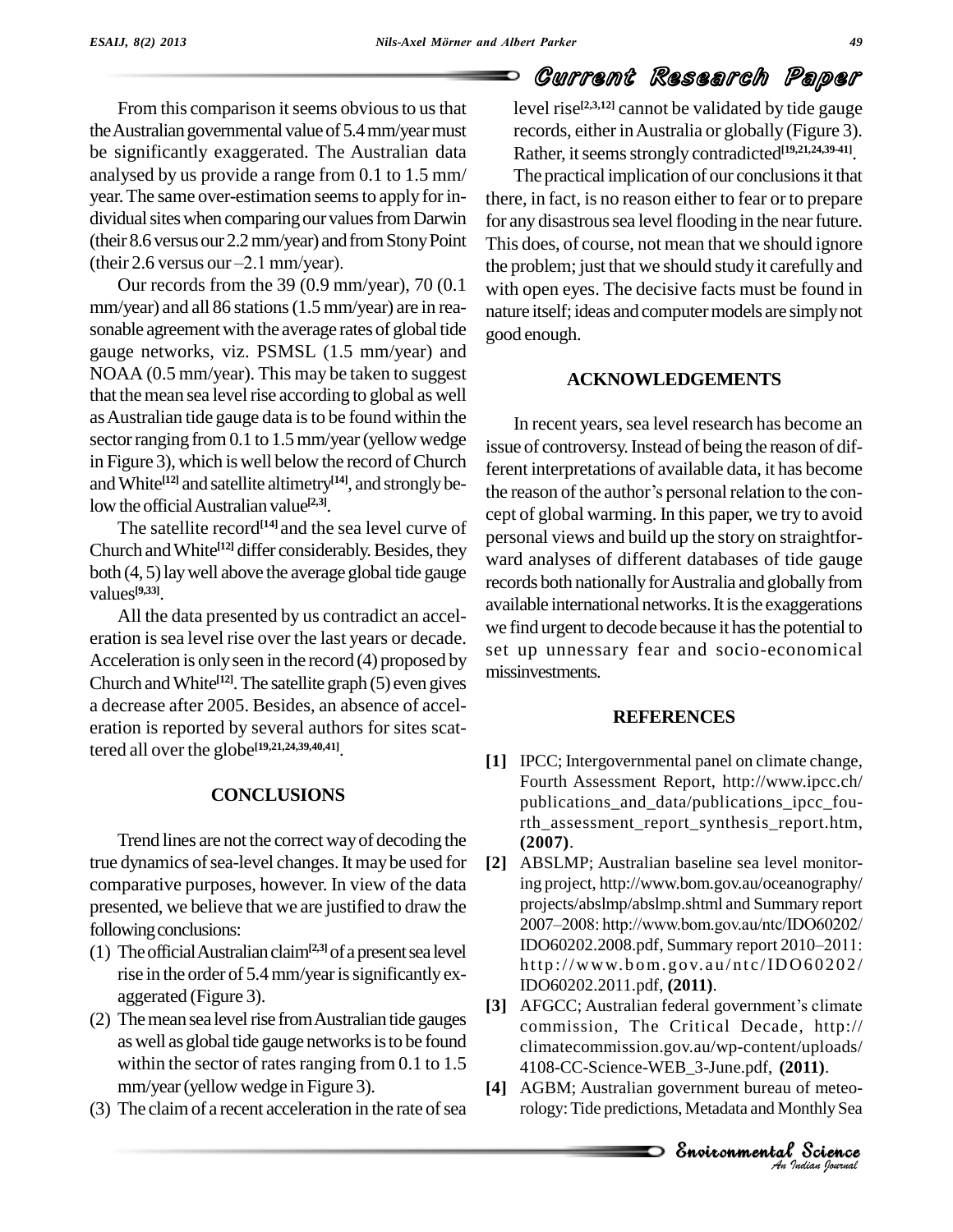Level Statistics, [http://www.bom.gov.au/oceanog](http://www.bom.gov.au/oceanog-)raphy/tides/monthly/index.shtml, **(2011)**.

- **[5]** F.Baart, P.H.A.J.M.Van Gelder,J.de Ronde, M.Van Koningsveld, B.Wouters; The effect of the 18.6 year lunar nodal cycle on regional sea-level rise estimates, Journal of Coastal Research, **28**, 511- 516 **(2012)**.
- **[6]** A.Boretti; Short term comparison of climate model predictions and satellite altimeter measurements of sea levels, Coastal Engineering, **60**, 319-322 **(2011)**.
- **[7]** A.Boretti; Isthere any support in the long term tide gauge data to the claims that parts of Sydney will be swamped by rising sea levels, Coastal Engineering, **64**, 161-167 **(2012)**.
- **[8]** A.Boretti,T.Watson;The inconvenient truth: Ocean levels are not accelerating in Australia or over the world, Energy & Environment, **23(5)**, 801-817 **(2012)**.
- **[9]** D.A.Burton; Analysis of global linear mean sea level (MSL)-trends, including distance-weighted averaging, [www.burtonsys.com/global\\_msl\\_tre](http://www.burtonsys.com/global_msl_tre-) nd\_analysis.html, **(2010)**.
- **[10]** D.P.Chambers, M.A.Merrifield, R.S.Nerem; Is there a 60-year oscillation in global mean sea level,
- [11] J.A.Church, N.J.White; A 20<sup>th</sup> century acceleration in global sea level rise, Geophysical Research Letters, **33**, L01602 **(2006)**.
- **[12]** J.A.Church, N.J.White; Sea-level rise from the late 19<sup>th</sup> to the early 21<sup>st</sup> Century. Surveys in Geophysics, **32**, 585-602 **(2011)**.
- **[13]** J.A.Church, N.J.White, R.J.Hunter; Sea-level rise at tropical Pacific and Indian Ocean islands, Global Planetary Change, **53**, 155-168 **(2006)**.
- **[14]** CU; Sea level research group of university of colorado, <http://sealevel.colorado.edu,> **(2011)**.
- **[15]** J.L.Daly; Testing the waters. A report on sea lev els for the greening earth society, [http://www.john](http://www.john-) daly.com/ges/msl-rept.htm, **(2000)**.
- [16] B.C.Douglas; Global sea level rise, J.Geophys.Res., **96**, 6981-6992 **(1991)**.
- **[17]** B.C.Douglas; Global sea level acceleration, Jour nal of Geophysical Research, **97**, 699-706 **(1992)**.
- *Anchelisty*, *Annually, algorithmental coastal changes*, **[18]** N.Gratiot, E.J.Anthony, A.Gardel, C.Gaucherel, C.Proisy,J.T.Wells; Significant contribution of the Nature Geoscience, **1**, 169-172 **(2008)**.
- I cycle to region<br>ience, 1, 169-1<br>i Pacific sea leval Paper, http:<br>Science **[19]** V.Gray; South Pacific sea level: A Reassessment, SPPI Original Paper, [http://www.scienceand](http://www.scienceand-) publicpolicy.org/south\_pacific, **1-23**, **(2010)**.

*Indian Journal*

- **[20]** S.J.Holgate; On the decadal rates of sea level change during the twentieth century, Geophysical Research Letters, **34**, L01602 **(2007)**.
- **[21]** J.R.Houston, R.G.Dean; Sea-level acceleration based on U.S. tide gauges and extensions of previ-<br>ous global-gauge analyses, Journal of Coastal Re-<br>search, **27**, 409–417 (**2011**). ous global-gauge analyses, Journal of Coastal Re-
- **[22]** INQUA; International quaternary association, the commission on sea level changes and coastal evolution, [www.pog.su.se](http://www.pog.su.se) (2000), from 2005: [www.pog.nu,](http://www.pog.nu,) **(2000)**. lution, www.pog.su.se (2000), from 2005:<br>www.pog.nu, (2000).<br>[23] N.-A.Mörner; Estimating future sea level changes,
- Global Planetary Change, **40**, 49-54 **(2004)**. [23] N.-A.Mörner; Estimating future sea level changes,<br>Global Planetary Change, **40**, 49-54 (2004).<br>[24] N.-A.Mörner; Sea level changes and tsunamis.
- Environmental stress and migration over the seas, Internationales Asienforum, **38**, 353-374 **(2007)**.
- [25] N.-A.Mörner; Some problems in the reconstruction of mean sea level and its changes with time, Quaternary International, **221(1-2)**, 3-8 **(2010a)**.
- [26] N.-A.Mörner; Sea level changes in Bangladesh new observational facts, Energy and Environment, **21**, 235-249 **(2010b)**. new observational facts, Energy and Environment,<br>**21**, 235-249 (**2010b**).<br>**[27]** N.-A.Mörner; Natural, man-made and imagined
- disasters, Disaster Advances, **3(2)**, 3-5 **(2010c)**. [27] N.-A.Mörner; Natural, man-made and imagined<br>disasters, Disaster Advances, 3(2), 3-5 (2010c).<br>[28] N.-A.Mörner; The maldives: A measure of sea level
- Geophysical Research Letters, **39**, L18607 **(2012)**. changes and sea level ethics, In D.Easterbrook (Ed); Evidence-Based Climate Science, Elsevier, 197-209 **(2011a)**.
	- **[29]** N.-A.Mˆrner; Sea level changes in the Indian Ocean: Observational facts, Proceeding of the Mumbai conference on climate change and shifting science, <http://www.indefenceofliberty.org/> story/4242/4366/Summary-Report-on-International- Conference-on-Climate-Change-Shifting-Science and-Changing-Policies, **(2011b)**.
	- [30] N.-A.Mörner; There is no alarming sea level rise! 21st century science & technology, Fall, **2010**, 7- 22 **(2011c)**.
	- [31] N.-A.Mörner; Sea level changes: Facts and fiction, Energy & Environment, **(2013)**.
	- **[32]** PSMSL; Permanent service of mean sea level, <http://www.psmsl.org,> **(2011)**.
	- **[33]** NOAA; National oceanic and atmospheric administration, tides & currents, sea level online, <http://> tidesandcurrents.noaa.gov/sltrends/sltrends.shtml, **(2011)**.
	- **[34]** S.Rahmstorf;Asemi-empirical approach to projecting future sea-level rise, Science, **315**, 368-390 **(2007)**.
	- **[35]** N.Scafetta; Empirical evidence for a celestial ori-